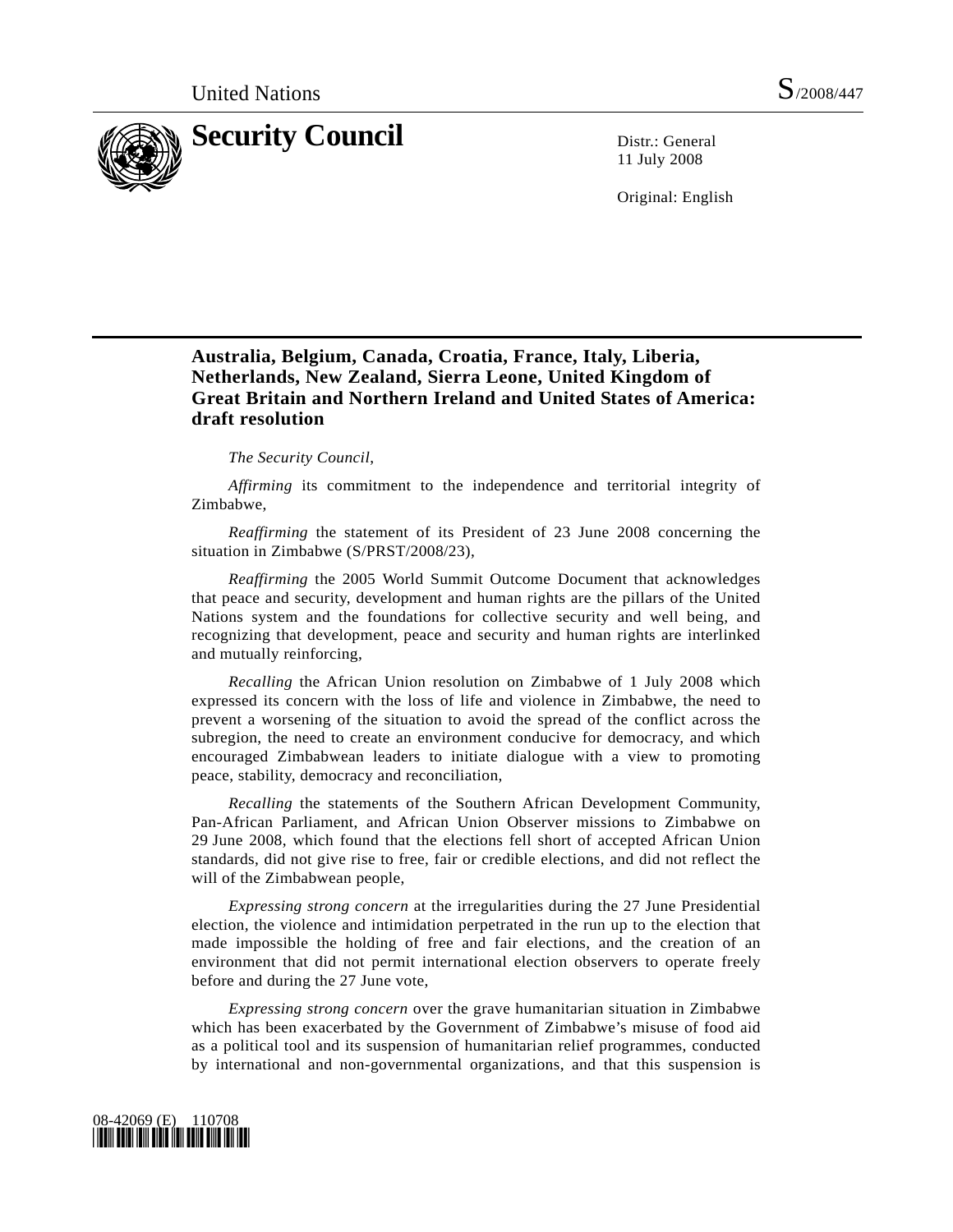depriving the Zimbabwean people, in particular vulnerable people, including those displaced by violence and women, children and orphans, of basic humanitarian assistance,

*Condemning* the violence and loss of life that has caused the displacement of thousands of Zimbabweans, many of whom have been driven to take refuge in neighbouring countries,

*Condemning also* the arbitrary arrests, restrictions on the right of assembly, seizure of vehicles, threats, intimidation and violence directed against supporters of the opposition political party, as well as the repeated detention of its leaders,

*Taking note* of the statements and expressions of concern by African regional organizations and current and former Heads of State about the impact of the situation in Zimbabwe on the stability of the wider region, and expressing its grave concern over that impact,

*Recognizing* that the destabilizing impact of the situation in Zimbabwe on the wider region is reflected in the burden placed on States in the region by the presence of Zimbabwean economic migrants and refugees,

*Recalling* its resolution 1809 (2008) on Peace and Security in Africa, and reaffirming its support for Southern African Development Community and African Union efforts to resolve the crisis in Zimbabwe in such a way that reflects the will of the Zimbabwean people as expressed in the 29 March elections, and calling on the Government of Zimbabwe to cooperate with these efforts,

*Reaffirming* its support for the good offices mission of the Secretary-General, led by Assistant Secretary-General Haile Menkerios, and expressing strong support for the continuing efforts of the Secretary-General and his representatives,

*Urging* all parties to immediately take the necessary steps to prevent and put an end to abuses of human rights and *underlining* that those responsible for such abuses should be held accountable,

*Determining* that the situation in Zimbabwe poses a threat to international peace and security in the region,

*Acting* under Chapter VII of the Charter of the United Nations,

 1. *Condemns* the Government of Zimbabwe's campaign of violence against the political opposition and the civilian population, which has resulted in scores of deaths, thousands of injuries, and displacement of thousands of civilians, making it impossible for a free and fair election to occur, and expresses strong concern with the decision of the Government of Zimbabwe to go forward with the 27 June elections;

2. *Demands* that the Government of Zimbabwe:

 (a) Immediately cease attacks against and intimidation of opposition members and supporters, including those by non-government agents affiliated with the ZANU-PF party, and in particular end the abuse of human rights, including widespread beatings, torture, killings, sexual violence, and displacement, and release all political prisoners;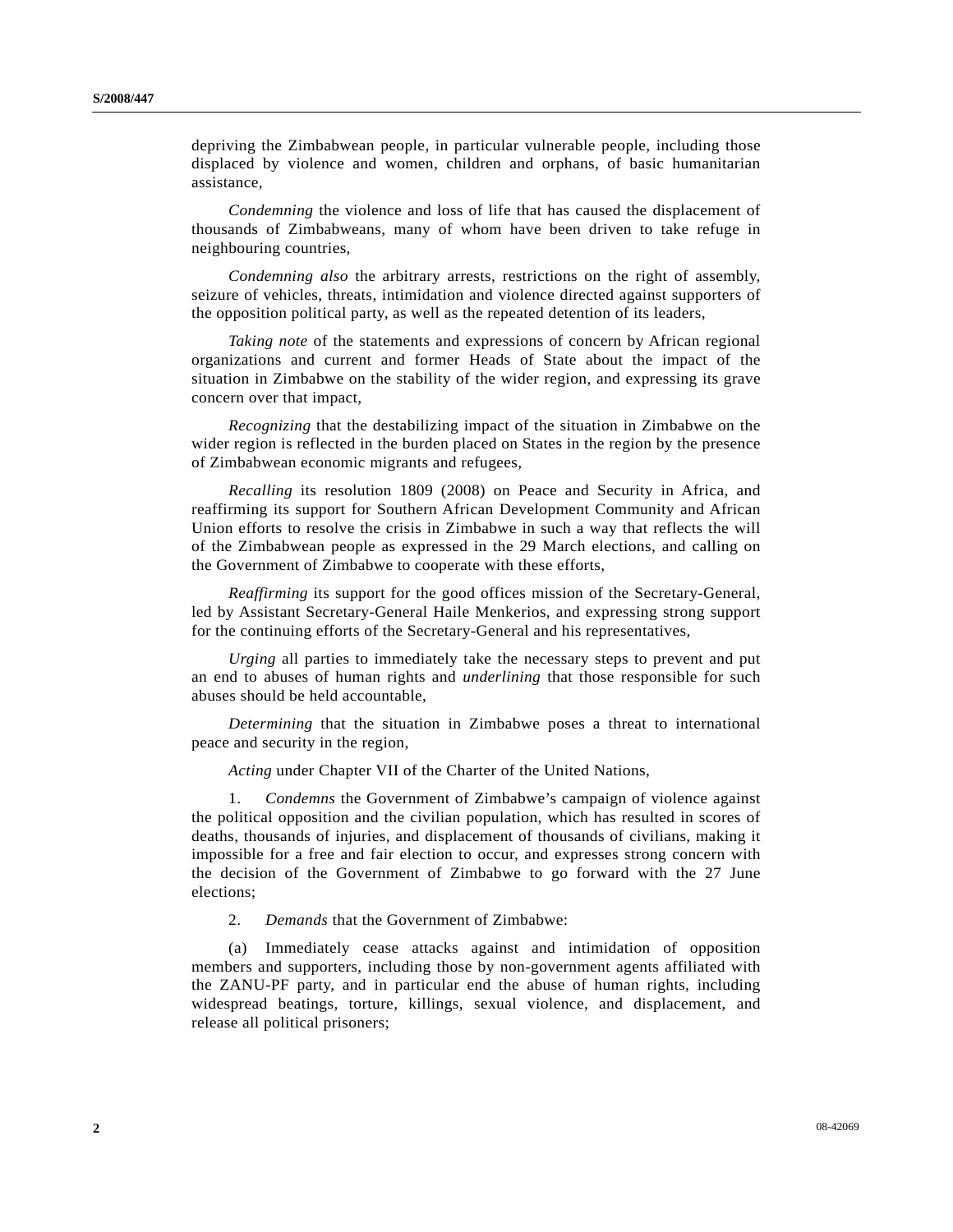(b) Begin without delay a substantive and inclusive political dialogue between the parties with the aim of arriving at a peaceful solution that reflects the will of the Zimbabwean people and respects the results of the 29 March elections;

 (c) Accept the good offices offered by the African Union, the Southern African Development Community, and the Secretary-General, giving such representatives full access to the country, security, and all requested authority over negotiation processes;

 (d) Cooperate fully with investigations of the political violence experienced by the country between March and June 2008 and hold accountable those who have carried out abuses of human rights;

 (e) End immediately all restrictions on international humanitarian assistance and support international aid organizations' access to all parts of the country for distribution of food, medical assistance, and other humanitarian aid;

 3. *Requests* the Secretary-General to appoint as soon as possible an individual of international standing and expertise to serve as his Special Representative on the situation in Zimbabwe who would:

 (a) Support the negotiation process between the political parties in Zimbabwe;

 (b) Report to the Council on the political, humanitarian, human rights and security situation in Zimbabwe;

 4. *Decides* that all Member States shall take the necessary measures to prevent the direct or indirect supply, sale or transfer to Zimbabwe, through their territories or by their nationals, or using their flag vessels or aircraft, and whether or not originating in their territories, of arms or related material of all types, including weapons and ammunition, military vehicles and equipment, paramilitary equipment, and spare parts for the aforementioned;

 5. *Decides also* that all Member States shall also take the necessary measures to prevent any provision to Zimbabwe by their nationals or from their territories of technical assistance or training, financial assistance, investment, brokering or other services, and the transfer of financial resources or services, related to the supply, sale, transfer, manufacture or use of the items specified in paragraph 4 above;

 6. *Decides further* that the measures imposed by paragraphs 4 and 5 above shall not apply to:

 (a) Supplies of non-lethal military equipment intended solely for humanitarian or protective use, and related technical assistance or training; and

 (b) Supplies of protective clothing, including flak jackets and military helmets, for the personal use of United Nations personnel, representatives of the media and humanitarian and development workers and associated personnel;

 7. *Decides* that all States shall take the following measures with respect to individuals and entities designated in the Annex to this resolution or designated by the Committee established pursuant to paragraph 10 below ("the Committee") as having engaged in or provided support for actions or policies to subvert democratic processes or institutions in Zimbabwe since May 2005, including having ordered,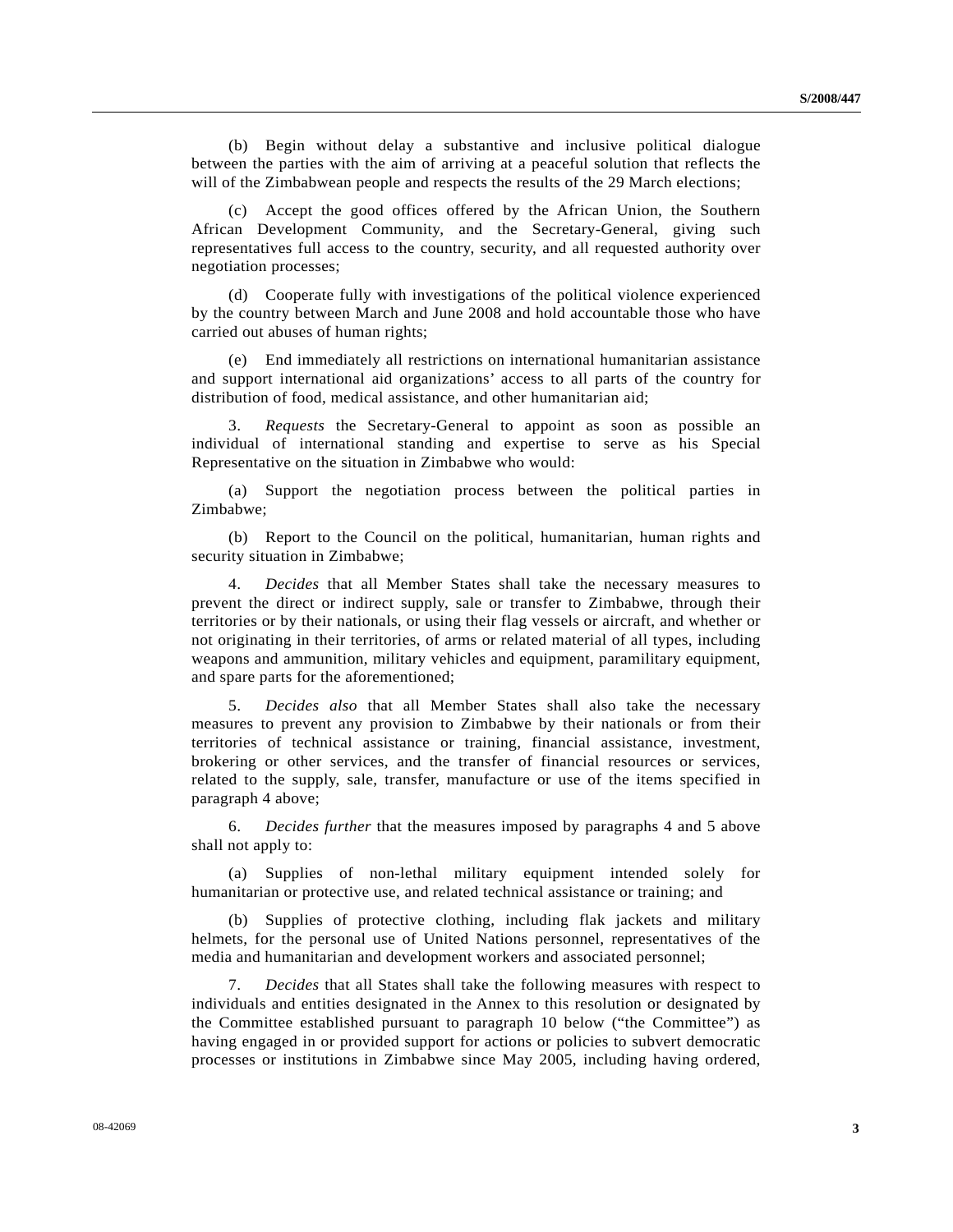planned, or participated in acts of politically motivated violence, or as providing support to individuals or entities designated pursuant to this paragraph:

 (a) Prevent the entry into or transit through their territories of these individuals, provided that nothing in this paragraph shall obligate a State to refuse entry into or require departure from its territory of its own nationals;

 (b) Freeze without delay all funds, other financial assets and economic resources that are in their territories on the date of adoption of this resolution or at any time thereafter, that are owned or controlled, directly or indirectly, by these individuals or entities, or by individuals or entities acting on their behalf or at their direction, and ensure that no funds, other financial assets or economic resources are made available by their nationals or by any persons within their territories to or for the benefit of such individuals or entities;

 8. *Decides* that the measures imposed by paragraph 7 (a) above do not apply where the Committee determines on a case-by-case basis that such travel is justified on the ground of humanitarian need, including religious obligation, or where the Committee concludes that an exemption would otherwise further the objectives of this resolution;

 9. *Decides* that the measures imposed by paragraph 7 (b) of this resolution do not apply to funds, other financial assets or economic resources that have been determined by relevant States:

 (a) To be necessary for basic expenses, including payment for foodstuffs, rent or mortgage, medicines and medical treatment, taxes, insurance premiums, and public utility charges or exclusively for payment of reasonable professional fees and reimbursement of incurred expenses associated with the provision of legal services, or fees or service charges, in accordance with national laws, for routine holding or maintenance of frozen funds, other financial assets and economic resources, after notification by the relevant States to the Committee of the intention to authorize, where appropriate, access to such funds, other financial assets or economic resources and in the absence of a negative decision by the Committee within three working days of such notification;

 (b) To be necessary for extraordinary expenses, provided that such determination has been notified by the relevant States to the Committee and has been approved by the Committee; or

 (c) To be the subject of a judicial, administrative or arbitral lien or judgement, in which case the funds, or other financial assets and economic resources may be used to satisfy that lien or judgement provided that the lien or judgement was entered prior to the date of the present resolution, is not for the benefit of a person or entity designated by the Committee pursuant to paragraph 7 above, and has been notified by the relevant States to the Committee;

 10. *Decides* to establish, in accordance with rule 28 of its provisional rules of procedure, a Committee of the Security Council consisting of all the members of the Council, to undertake the following tasks:

 (a) To seek from all States, in particular those in the region, information regarding the actions taken by them to implement effectively the measures referred to in paragraphs 4, 5 and 7 of this resolution and whatever further information it may consider useful in this regard;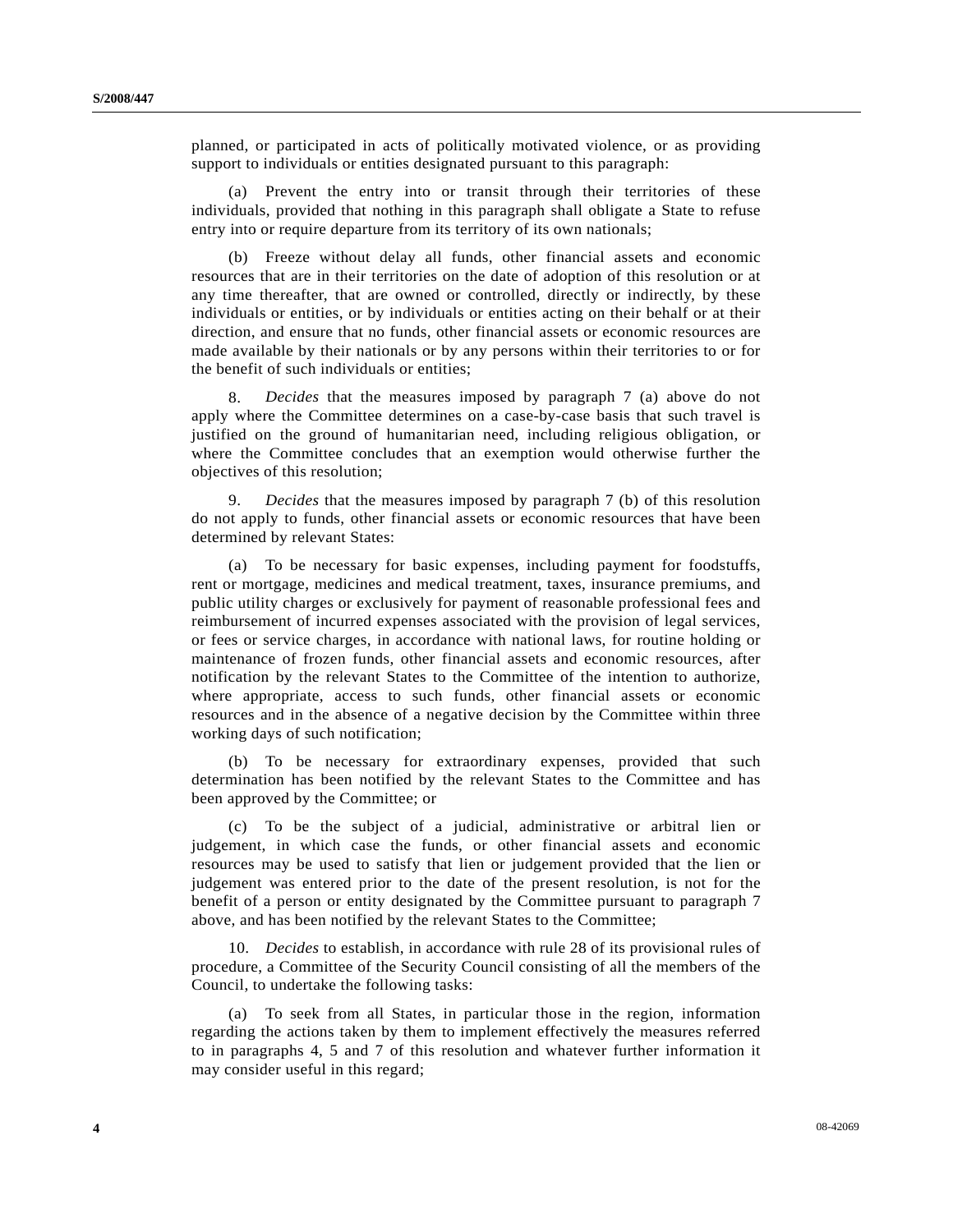(b) To examine and take appropriate action on information regarding alleged violations of measures imposed by paragraphs 4, 5 and 7 of this resolution;

 (c) To designate individuals and entities subject to the measures imposed by paragraph 7 of this resolution;

 (d) To consider and decide upon requests for exemptions set out in paragraphs 8 and 9 of this resolution;

 (e) To establish guidelines as may be necessary to facilitate the implementation of the measures imposed by this resolution;

 (f) To report at least every 90 days to the Security Council on its work and on the implementation of this resolution, with its observations and recommendations, in particular on ways to strengthen the effectiveness of the measures imposed in this resolution;

 (g) To assess reports from the Panel of Experts established pursuant to paragraph 11 below, and from Member States on specific steps they are taking to implement the measures imposed by paragraphs 4, 5 and 7 above;

 (h) To encourage a dialogue between the Committee and interested Member States, in particular those in the region, including by inviting representatives of such States to meet with the Committee to discuss implementation of the measures;

 11. *Requests* the Secretary-General to establish, within 30 days of the adoption of this resolution, in consultation with the Committee, for a period of twelve months a Panel of Experts comprised of four members with the range of expertise necessary to fulfil the Panel's mandate described in this paragraph, to operate under the direction of the Committee to undertake the following tasks:

 (a) To assist the Committee in monitoring implementation of the measures in paragraphs 4, 5 and 7 of this resolution, and to make recommendations to the Committee on actions the Council may want to consider; and

 (b) To provide a midterm briefing on its work to the Committee, and an interim report no later than 90 days after adoption of this resolution, and a final report no later than 30 days prior to the termination of its mandate to the Council through the Committee with its finding and recommendations;

 12. *Expresses* its readiness to review the measures imposed in paragraphs 4, 5, and 7 of this resolution in 12 months following the date of adoption of this resolution or sooner if before such time an inclusive political settlement is agreed, which respects the will of the Zimbabwean people and the results of the 29 March 2008 elections;

 13. *Requests* the Secretary-General to submit a report to the Council regarding the situation in Zimbabwe, whether the Government of Zimbabwe has complied with the demands in paragraph 2 above, and what additional measures may contribute to improving the security, humanitarian, and human rights situation in Zimbabwe;

 14. *Decides* that all States shall report to the Committee established by the Council within 90 days of the adoption of this resolution on the steps they have taken with a view to implementing effectively the measures imposed in paragraphs 4, 5 and 7 above;

15. *Decides* to remain seized of the matter.